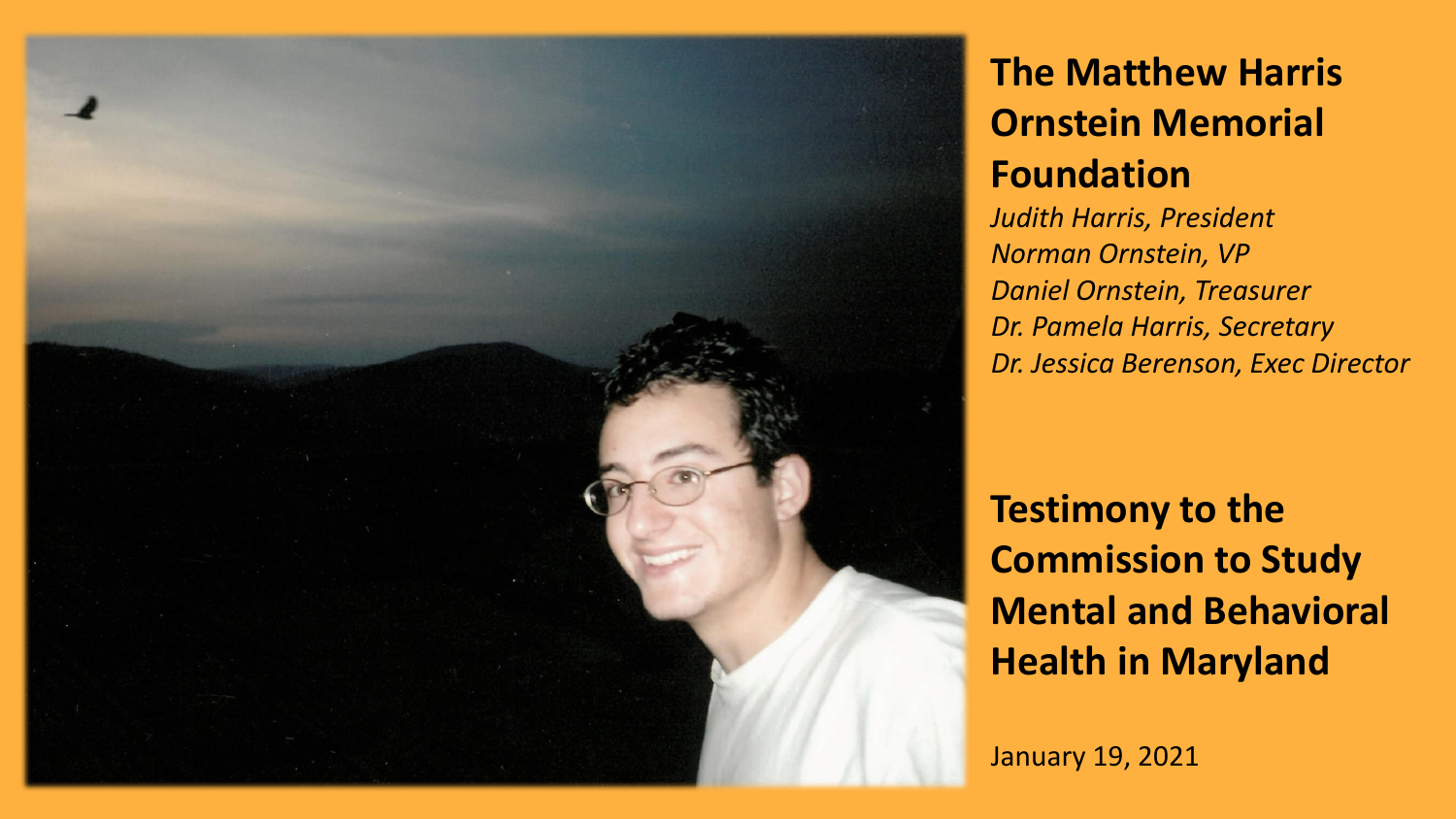## OUR STORY

- 1/3/2015 our son Matthew Harris Ornstein died in a tragic accident resulting from an undiagnosed, untreated mental illness.
- For the preceding ten years, most of which were spent in Maryland, Matthew and his family suffered unrelenting pain, disappointment and endless frustration with the broken mental healthcare system.
- Before his illness, Matthew lived a full life as a stand-up comic, national champion debater, Princeton graduate and more.
- Matthew was beloved by hundreds of family members and close friends for his intellect, his humor and his kindness.
- The Matthew Harris Ornstein Memorial Foundation (MHOMF) was founded by his family in August 2015 to honor his all too brief life.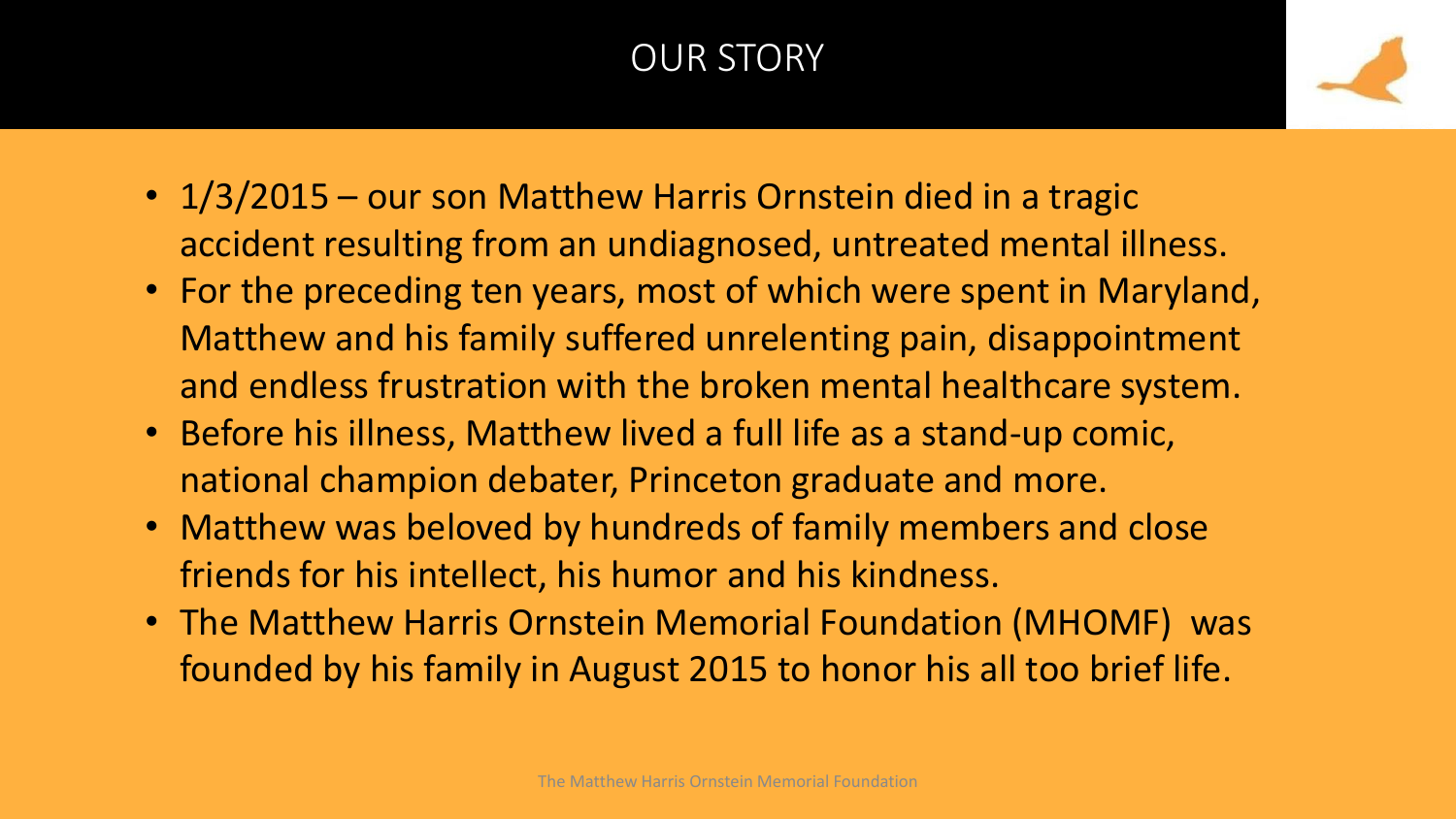

MHOMF's Mission has two components. The first is to honor the healthy Matthew, his passion for, and national success at, competitive policy debate; his belief in debate as a key to success; and his devotion to others less privileged than he.

- MHOMF's first program (Summer 2015) was establishment of the Matthew Harris Ornstein Summer Debate Institute, in partnership with the new Washington Urban Debate League.
- Designed to teach learning and life skills to students at primarily Title 1 public and charter schools in DC and Prince Georges County.
- Highly successful and growing exponentially.
- Useful in demonstrating that mental illness can strike anyone.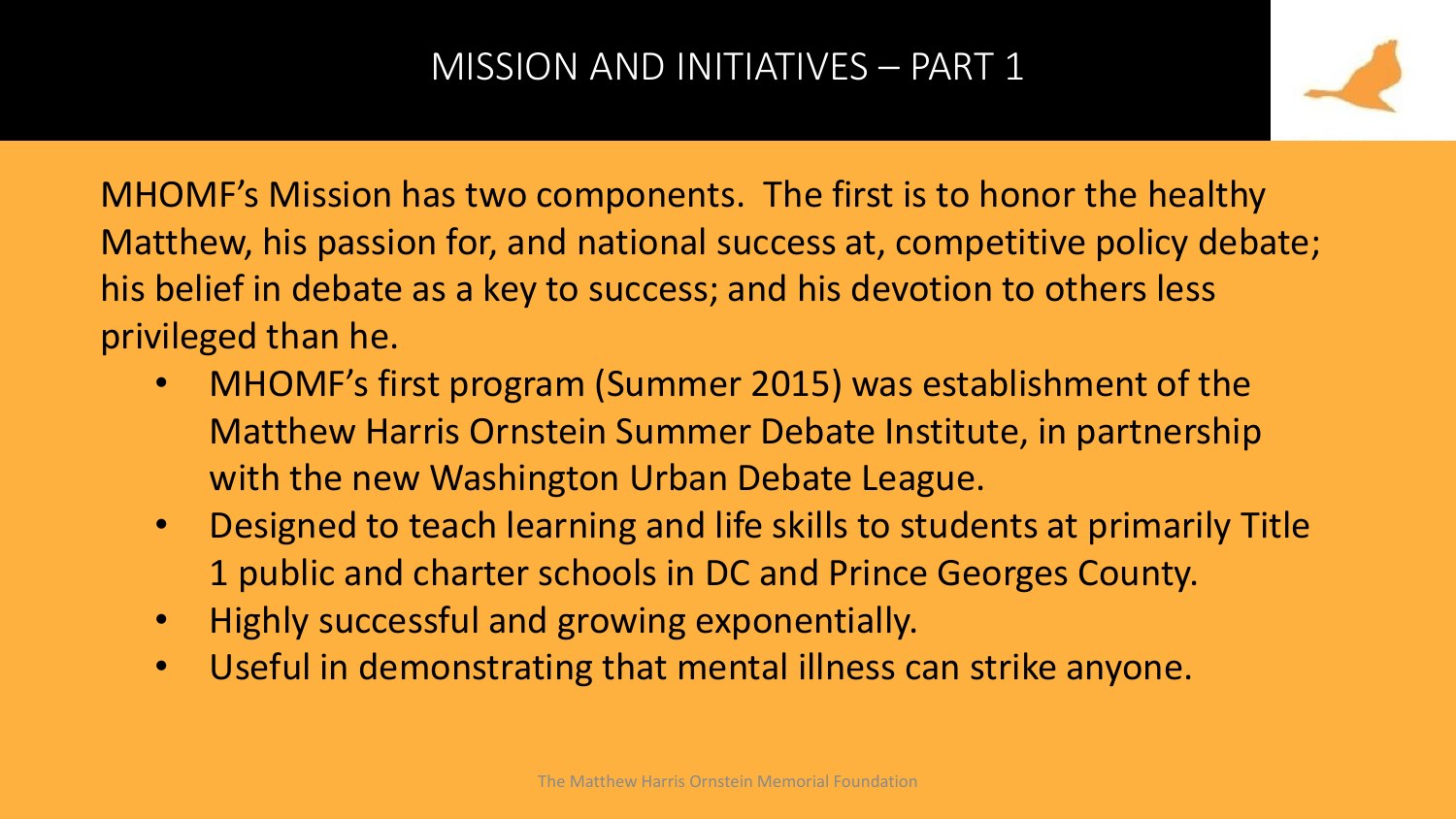The second prong of MHOMF's mission, and the one most relevant for today, is to honor Matthew's memory by:

- (1) Working to eliminate stigma, minimize suffering and improve outcomes for those victimized by serious mental illness,
- (2) Creating programs designed to help repair the nation's horribly broken system for the care and treatment of those blameless individuals with these insidious brain diseases; and
	- Leap Foundation for Research to Practice (www.lfrp.org)
- Definition of Insanity Documentary (www.doifilm.com) (3) Standing up, speaking out, and telling Matthew's story.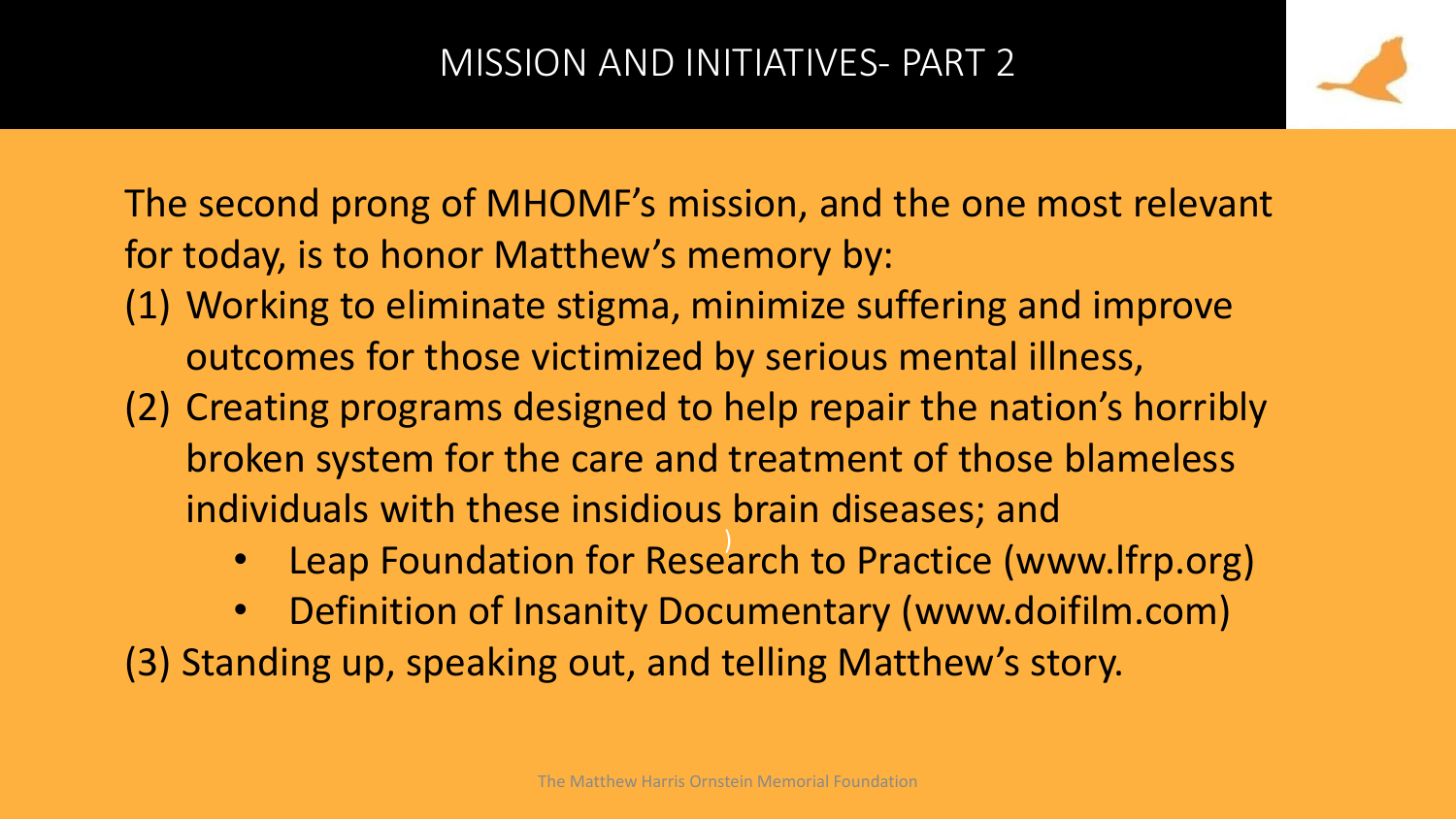#### "DEFINITION OF INSANITY"

- Feature length documentary (can be found at [www.doifilm.com](http://www.doifilm.com/)).
- About Judge Steven Leifman & the Miami Criminal Mental Health Project.
	- Pre-Booking Crisis Intervention Training (more than 7,600 trained).
	- Pre-Trial Diversion (housing, medication support, group therapy).
	- Film created to be used as template by other jurisdictions.
- Movie has been shown privately, to great acclaim, in cities experiencing pressure from widely reported tragedies involving police (Rochester, NY); at state judicial conferences (Illinois and Texas); at public screenings hosted by entities such as NAMI and the National Law Enforcement Museum, and in other places seeking transformational change in broken systems of care.
- Premiered March 2020 at the Miami Film Festival; ran on PBS April 2020.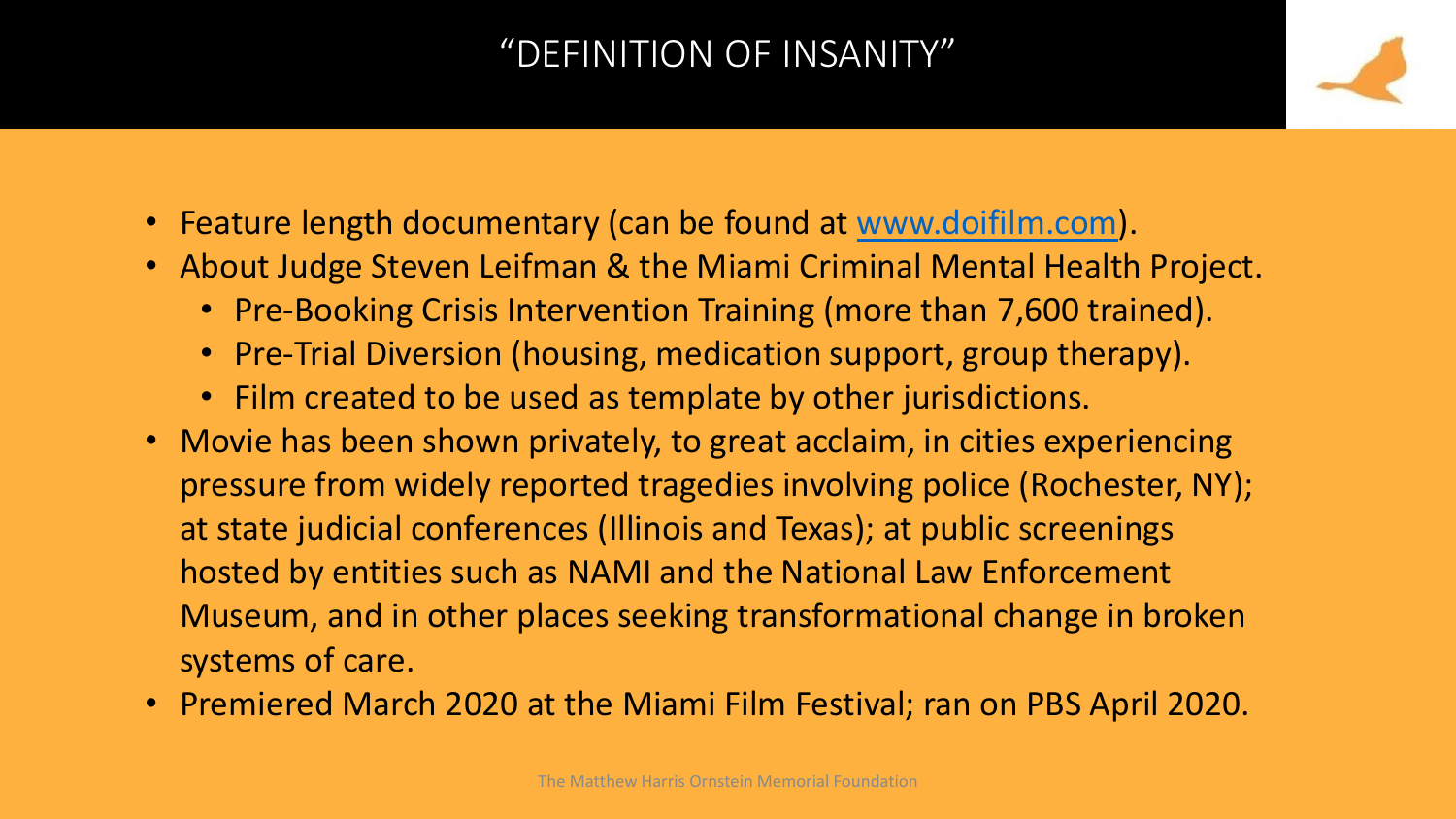#### LEAP FOUNDATION FOR RESEARCH TO PRACTICE

- 
- Partnership with Dr. Xavier Amador (author of international bestseller "I'm Not Sick, I Don't Need Help" and TedTalk at [https://www.youtube.com/watch?v=NXxytf6kfPM\)](https://www.youtube.com/watch?v=NXxytf6kfPM) & the LEAP Foundation for Research to Practice ([www.lfrp.org\)](http://www.lfrp.org)[jess/) to provide below cost training to caregivers, healthcare providers, law enforcement personnel and others in effective method to improve communication with those suffering from anosognosia in order to move towards agreement on joint goals.
- Pre-COVID: full day trainings ; 2nd day provided to train new trainers.
- During COVID: 3 hour, immediately fully enrolled online trainings.
- 960 people have attended these joint programs to date.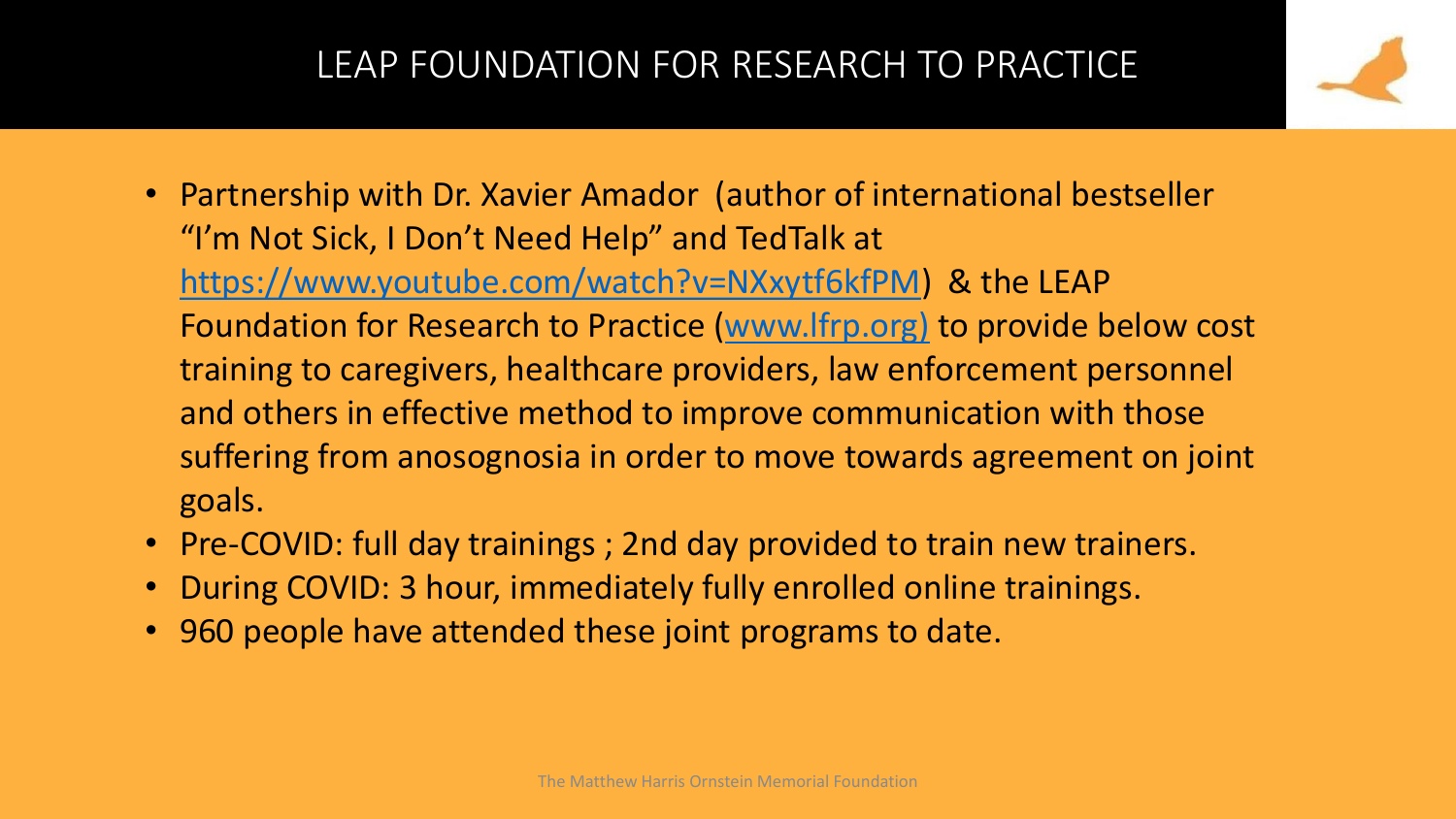## MHOMF'S AMBITIOUS "TO DO" LIST

- 
- **WHILE CONTINUING/EXPANDING OUR EXISTING PROGRAMS, WE HOPE TO:**
- Find more ways to work on eliminating stigma/decriminalizing mental illness
- Bring science-based knowledge of anosognosia to more and wider audiences
- Convene small groups of interested stakeholders to support a clearly defined (Annual Report, Recommendation 9) and science-based legal standard for court-ordered treatment.
- Partner with clergy/religious leaders, the first (and often only) responders in cases of SMI (prevalence of psychosis with religious ideations, etc.).
- Select from among several options the topic for our next documentary.
- Vet with interested parties the idea of a subspecialty in the treatment of SMI.
- FIND SOME TIME TO REST!!!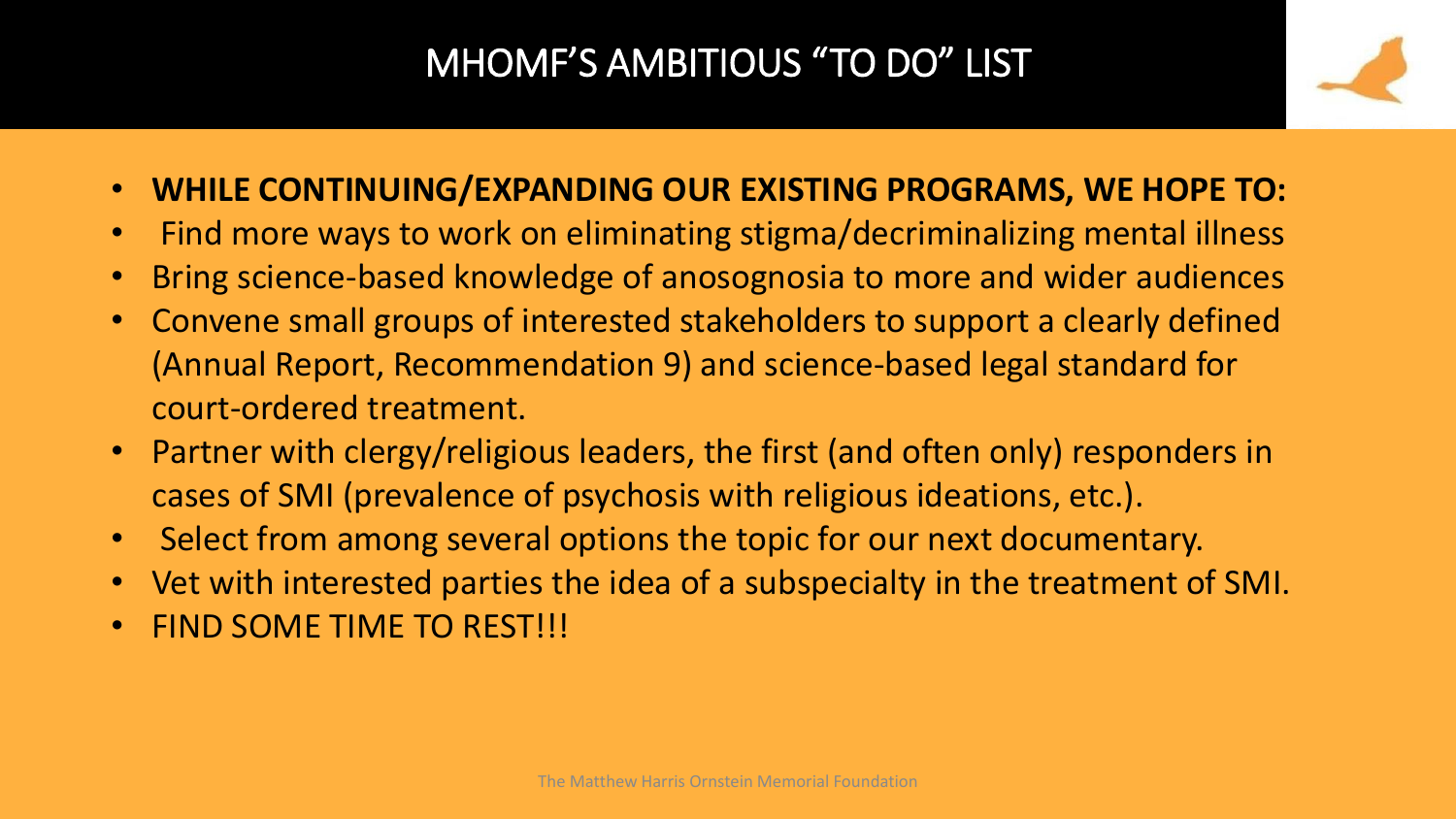#### BE LEADERS: SOME "OUT OF THE BOX" IDEAS!

- **1. PROPOSED ACTION:** Require everyone who gets a driver's license to name a healthcare power of attorney (and establish a database with names/contact information that could be accessed in case of medical/mental health emergency). **BENEFIT:** Enable doctors/judges to have someone from whom permission to treat can be obtained if an individual is incapacitated/unable to reach an informed decision him/herself.
- **2. PROPOSED ACTION:** Allow friends/family members to apply and pay for healthcare insurance for adults with SMIs who would otherwise be uninsured. **BENEFIT:** Enable those with resources to defray healthcare costs of loved ones, helping facilities be able to treat more of the uninsured.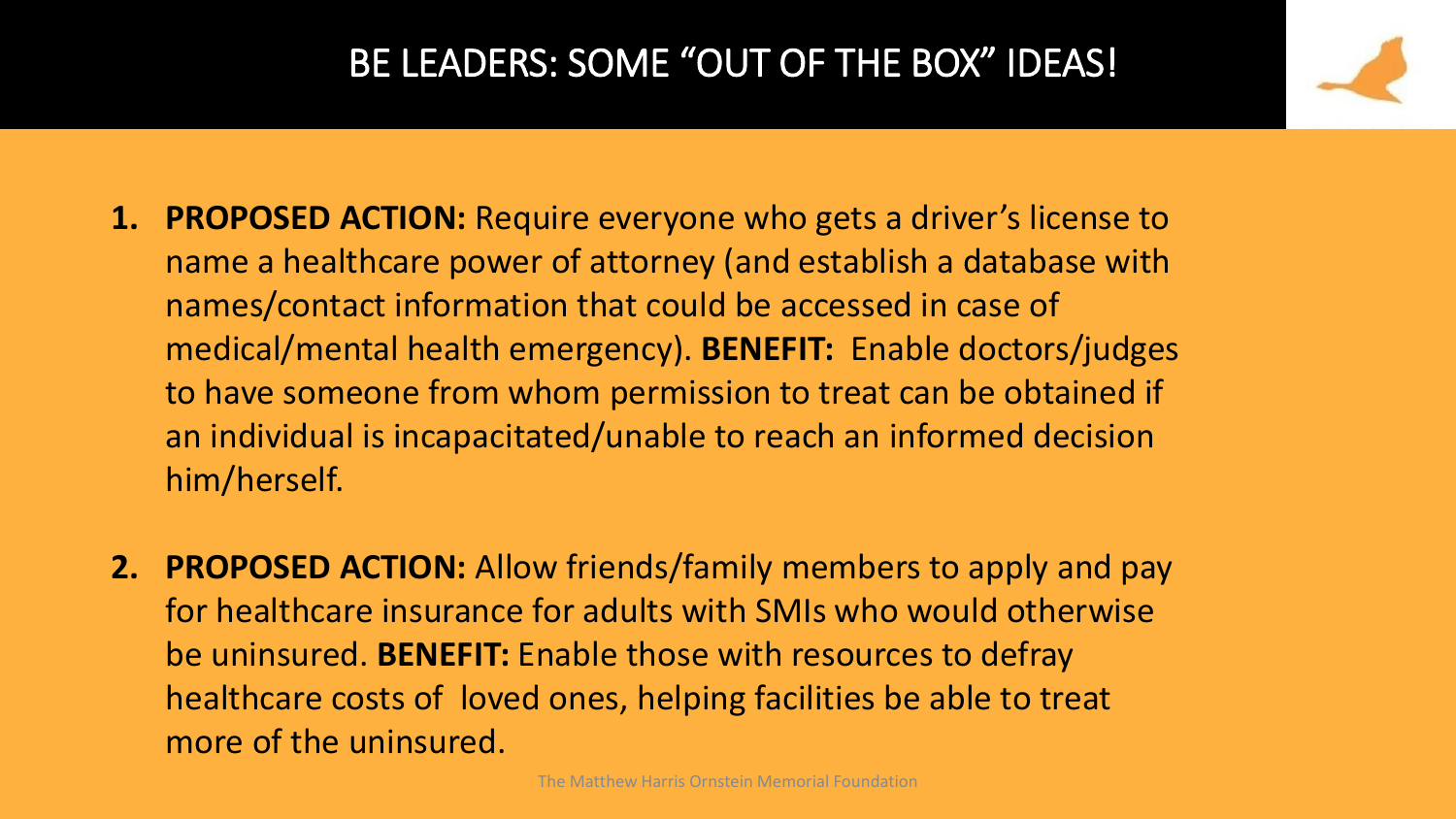## ANOTHER BOLD IDEA!



Collaborate with non-profit organizations, psychiatrists, community stakeholders to establish pilot projects and ultimately submit an application to the ACGME (Accreditation Council for Graduate Medical Education) for a Board Certification eligible 1 year fellowship in providing psychiatric care to individuals with serious mental illness.

- Include rotations in locales: inpatient psychiatric wards, forensic wards, emergency rooms, specialty court settings, competency and commitment hearings.
- Didactic curriculum would include evidence on the latest brain research/neuroscience, anosognosia, newest treatments (medication and other), existing community resources and relevant laws.
- Convince area health insurers to reimburse certified specialists at higher rate.
- Provide financial incentives, such as partial forgiveness of student loans, for those specialists who work for two years in underserved areas.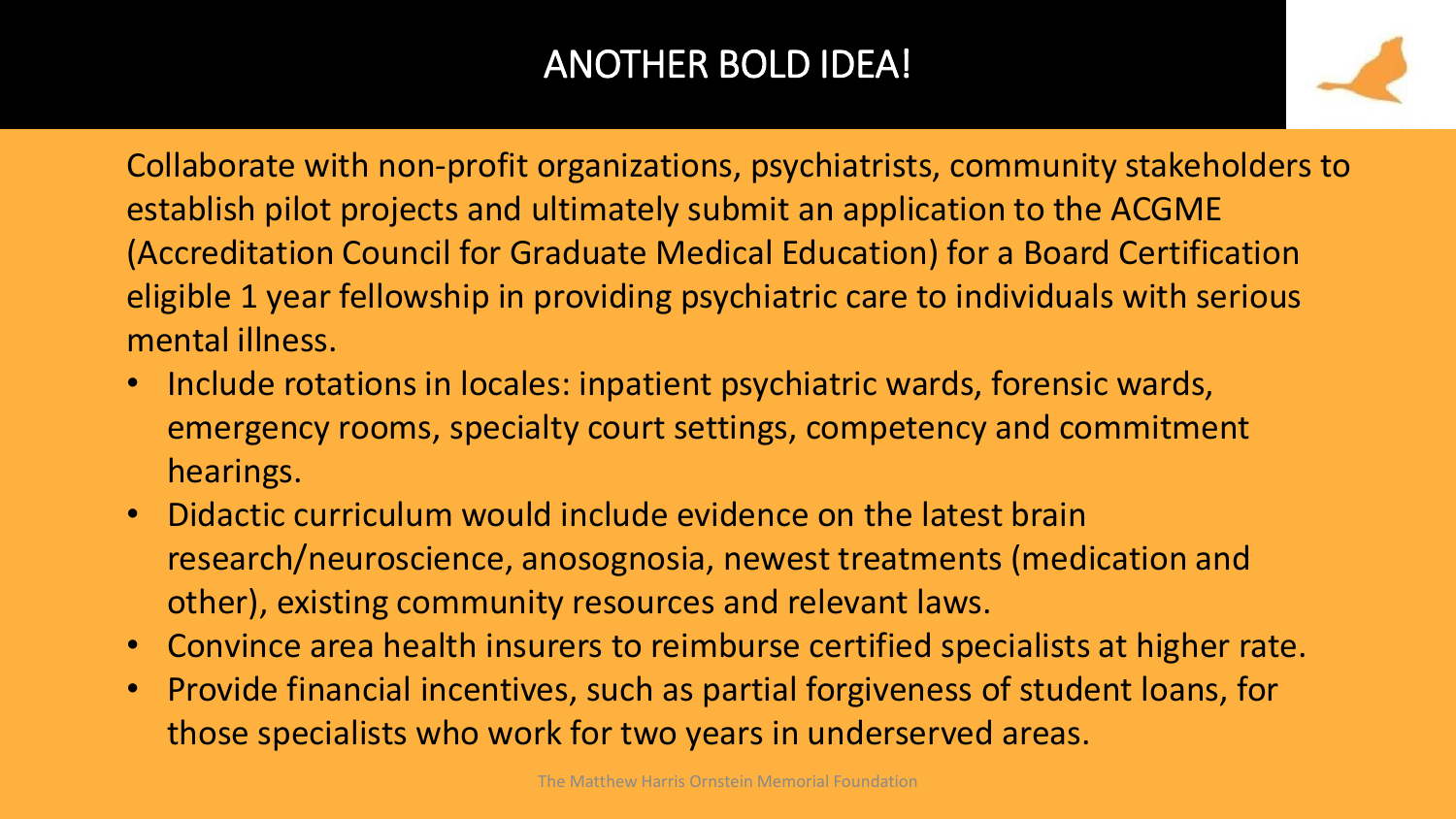# WHY????



- To enable individuals, loved ones/caregivers, other doctors to be able to identify immediately those with the requisite knowledge and experience to treat SMI.
- To help prevent critical errors of judgment and erroneous advice in life and death matters due to lack of relevant knowledge and adequate experience.
- Eliminate needless shopping around, thereby saving critical time in finding the RIGHT doctor quickly (importance of first episode treatment).
- Save having to pay for visits to doctors not qualified to treat SMI.
- Incentivize more practitioners to specialize in treating SMI because of heightened confidence after additional training, potential for enhanced financial and psychic rewards.